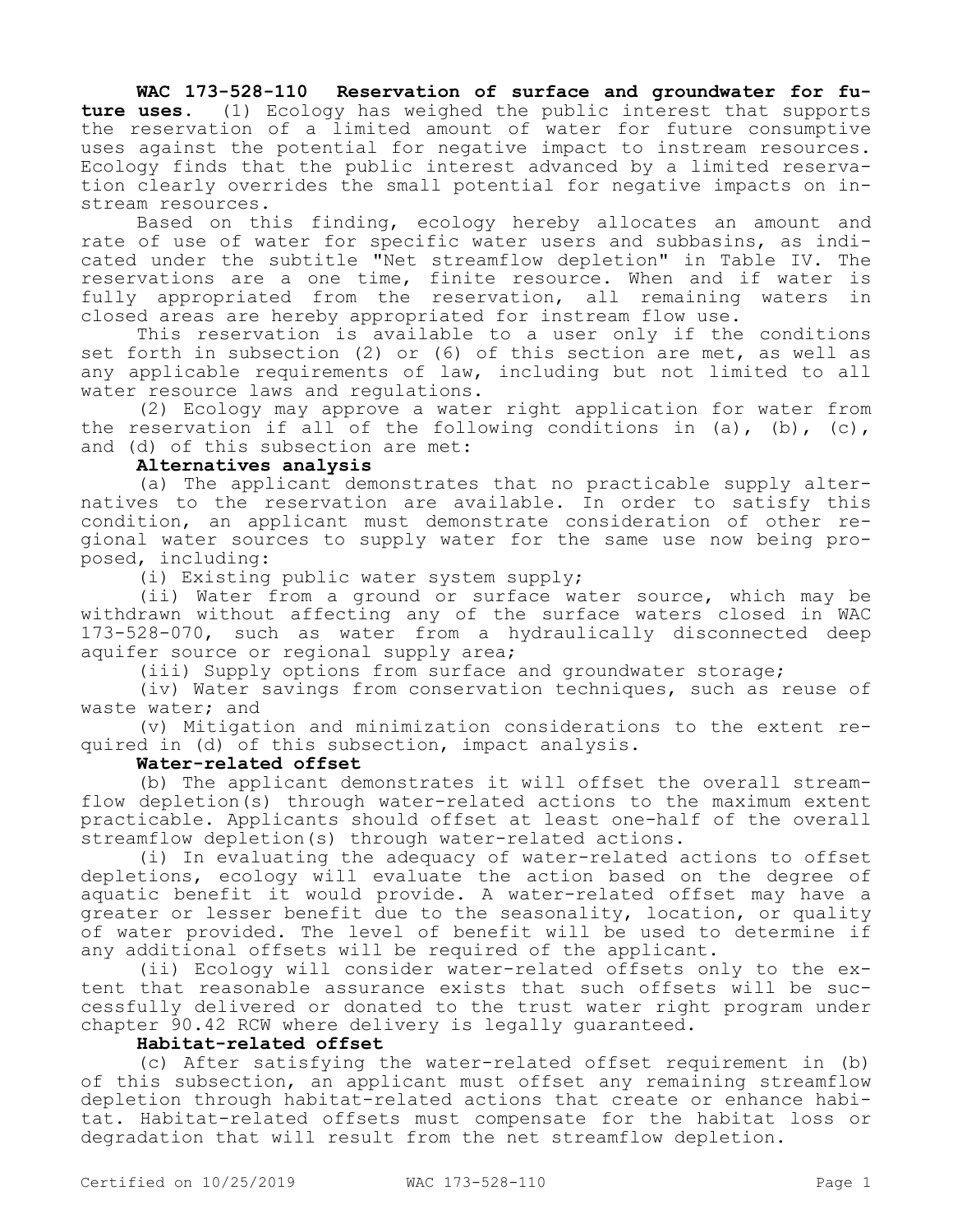An applicant must provide adequate assurances that a habitat-related action in fact occurs. Ecology, as appropriate, shall condition use of the reservation with performance standards and monitoring requirements, or require financial assurance mechanisms prior to reservation use.

#### **Impact analysis**

(d) In keeping with the findings of the watershed plan, ecology finds that the public interest supports avoidance and minimizing impacts to tributaries. The applicant must demonstrate one of the following:

(i) The proposed withdrawal does not impact tributaries to subbasin mainstems; or

(ii) An impact to a tributary to a subbasin mainstem is unavoidable, as demonstrated by an impact analysis, included as part of the alternatives analysis under (a) of this subsection. In addition to demonstrating the necessary considerations under (a) of this subsection, the impact analysis must demonstrate consideration of water supply options that avoid the impact to the tributary as well as supply options that may minimize such impact.

Ecology, in consultation with the department of fish and wildlife, may require an applicant to monitor affects of a groundwater withdrawal as a condition of water use.

### **Application review and permitting**

(3) In determining practicability in subsection (2) of this section, ecology will consider both economic and logistic considerations, as well as guidance from the watershed plan.

(4) Ecology, in consultation with the department of fish and wildlife, will evaluate the adequacy of proposed offsets and alternatives analysis in subsection (2) of this section. The evaluation shall be consistent with the watershed plan and guidance documents approved by ecology. Ecology will also consider recommendations and technical advice received from the planning unit or by an advisory committee, formally designated by the planning unit.

(5) Ecology will issue a permit for use of water equal to the amount it determines appropriate to allocate from the reservation, and such amount will be debited from the total reservation amount. The total quantity of water appropriated shall not exceed the amount and rate listed under the subtitle "Net streamflow depletion" in Table IV. However, ecology will issue a permit for a quantity beyond the amount debited from the reservation for the following:

(a) Water-related offsets to the extent such offsets are waterfor-water, to the satisfaction of RCW 90.03.380 or 90.44.100, any other applicable laws, and terms of an approved mitigation plan under WAC  $173 - 528 - 080(4)$ ; and

(b) Water use to the extent closed water sources are not affected and to the satisfaction of applicable requirements of law, including but not limited to all water resource laws and regulations.

### **Permit-exempt groundwater use**

(6) The requirements in subsection (2) of this section do not apply to permit-exempt withdrawals. However, permit-exempt withdrawals under RCW 90.44.050 are subject to both of the following conditions in order to occur under the reservation:

(a) Future permit-exempt well use may not occur where connection to an existing community water supplier can be provided in a timely and reasonable manner. Determinations of timely and reasonable shall be consistent with public water system plans, local laws, and state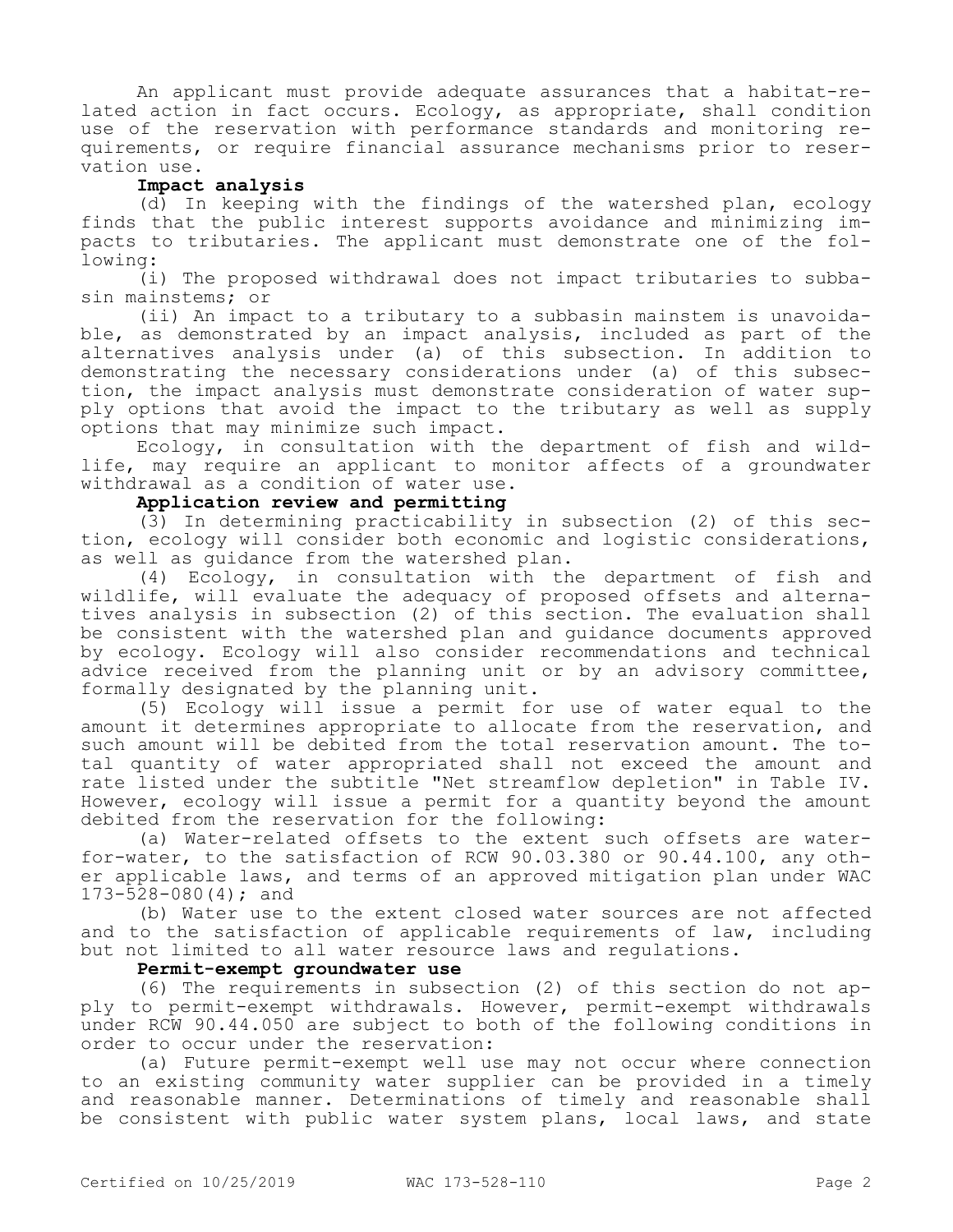laws, including but not limited to Clark County Code 40.370.020 and chapter 246-290 WAC.

(b) Water use from a permit-exempt groundwater well must be consistent with the allocation limits of this reservation and the Clark and Skamania County code and other applicable laws, including the statute on permit exemptions, RCW 90.44.050. Single or group domestic uses under the permit exemption shall not exceed five thousand gallons per day. Irrigation of lawn and noncommercial garden under the permit exemption shall not exceed one-half acre.

| Subbasin Name*                       | Water User**                                             | <b>Expected</b><br>Streamflow<br><b>Depletion without</b><br><b>Offset</b> (overall<br>depletion)<br>cubic feet per<br>second (cfs) | <b>Expected</b><br><b>Water-related</b><br><b>Offset</b><br>Requirement<br>(cfs) | <b>Net Streamflow</b><br>Depletion***<br>(cfs) |
|--------------------------------------|----------------------------------------------------------|-------------------------------------------------------------------------------------------------------------------------------------|----------------------------------------------------------------------------------|------------------------------------------------|
| Salmon Creek                         | Clark Public Utility,<br>Battle Ground and<br>Ridgefield | 0.25                                                                                                                                | 0.13                                                                             | 0.13                                           |
|                                      | Permit-exempt<br>groundwater wells                       | 0.12                                                                                                                                | 0.00                                                                             | 0.12                                           |
| <b>Burnt Bridge</b>                  | City of Vancouver                                        | 0.04                                                                                                                                | 0.02                                                                             | 0.02                                           |
| Lacamas Creek                        | City of Camas                                            | 1.00                                                                                                                                | 0.50                                                                             | $0.50***$                                      |
|                                      | Clark Public Utility                                     | 0.60                                                                                                                                | 0.30                                                                             | 0.30                                           |
|                                      | Other public water<br>systems                            | 0.37                                                                                                                                | 0.19                                                                             | 0.19                                           |
|                                      | Permit-exempt<br>groundwater wells                       | 0.17                                                                                                                                | 0.00                                                                             | 0.17                                           |
| Washougal River                      | City of Camas                                            | 1.00                                                                                                                                | 0.50                                                                             | $0.50***$                                      |
|                                      | Other public water<br>systems in Clark<br>County         | 0.37                                                                                                                                | 0.19                                                                             | 0.19                                           |
|                                      | Permit-exempt<br>groundwater wells in<br>Clark County    | 0.17                                                                                                                                | 0.00                                                                             | 0.17                                           |
|                                      | Other public water<br>systems in Skamania<br>County      | 0.20                                                                                                                                | 0.10                                                                             | 0.10                                           |
|                                      | Permit-exempt<br>groundwater wells in<br>Skamania County | 0.64                                                                                                                                | 0.00                                                                             | 0.64                                           |
| Columbia River<br><b>Tributaries</b> | Public water systems<br>in Clark County                  | 0.21                                                                                                                                | 0.10                                                                             | 0.10                                           |
|                                      | Permit-exempt<br>groundwater wells in<br>Clark County    | 0.12                                                                                                                                | 0.00                                                                             | 0.12                                           |
|                                      | Public water systems<br>in Skamania County               | 0.21                                                                                                                                | 0.10                                                                             | 0.10                                           |
|                                      | Permit-exempt<br>groundwater wells in<br>Skamania County | 0.12                                                                                                                                | 0.00                                                                             | 0.12                                           |

**Table IV Allocation of Reservation**

\*Subbasin boundaries are shown in WAC 173-528-030, and are consistent with the boundary descriptions used in the watershed plan.